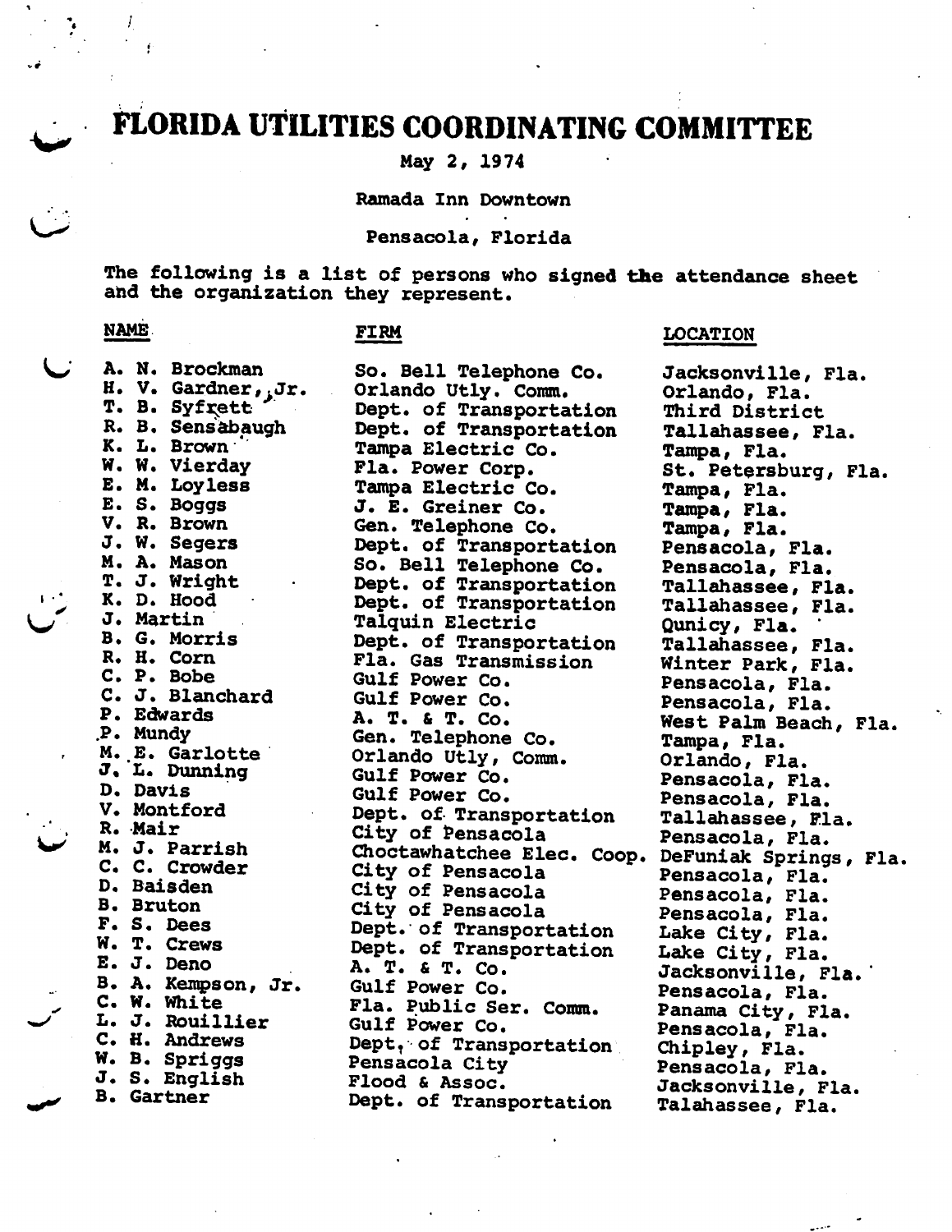The May 3rd meeting was called to order by Qiairman, Norton Brockman (So. Bell, Jacksonville at 9 A.M. followed by the customary self-introductions. This was followed by the reading of the February 1st meeting minutes by the Secretary. No changes being requested from the floor, the minutes were adopted as read.

Chairman Brockman announced the next meeting of the Florida Utilities Coordinating Committee will be held in conjunction with the American Right-of-Way Association in Tampa, Florida, August 1 and 2.

At this time the Chairman called on Mr. Ray Sensabaugh (Dept. of Transportation, Tallahassee) to introduce the guest speaker, Mr. William Gartner, Deputy Director of Road Operations.

Mr. Gartner talked of a new program that has been developed by the Dept. of Transportation. The title of this program is the Occupational Safety and Health Instructors Training. He stated this program was basically for the personnel of any organization charged with the responsibility of training company employees in ways to comply with the Manual for Traffic Control and Safe Practices. The program is offered free of charge by the Dept. of Transportation anytime a sufficiently large group can be formed in a particular location. The presentation is further divided into a short course for management level personnel and a second one for instructors of operations personnel. The first is one day, while the second is three days in length.

He further encouraged all present to take advantage of this training program because the attitude of the Dept. of Transpor-<br>tation was, "Today we train - Tomorrow we enforce." With this in mind, it is imperative every organization who does work on<br>or adjacent to the roadway be trained in the proper methods of handling traffic in the work area. He stated that last year the Dept of Transportation had six employees killed while doing road work. He also pointed out that it was equally important to remove the traffic control signs when work is not actually being accomplished, as it is to place them initially. Mr. Gartner concluded his remarks by reminding all present that there was no such thing as "we" and "they." It is necessary "we" try to put ourselves in the "they" position in order to be fully aware of the effect of our actions on the motoring public.

Chairman Brockman next mentioned a letter of transmittal he had received from Mr. W. E. Douglas with an attachment titled "A Breakaway Concept for Timber Utility Poles." This was a study made by the Southern Research Institute and copies of the letter and the attachment were made available to anyone wanting a copy.

 $\frac{1}{2}$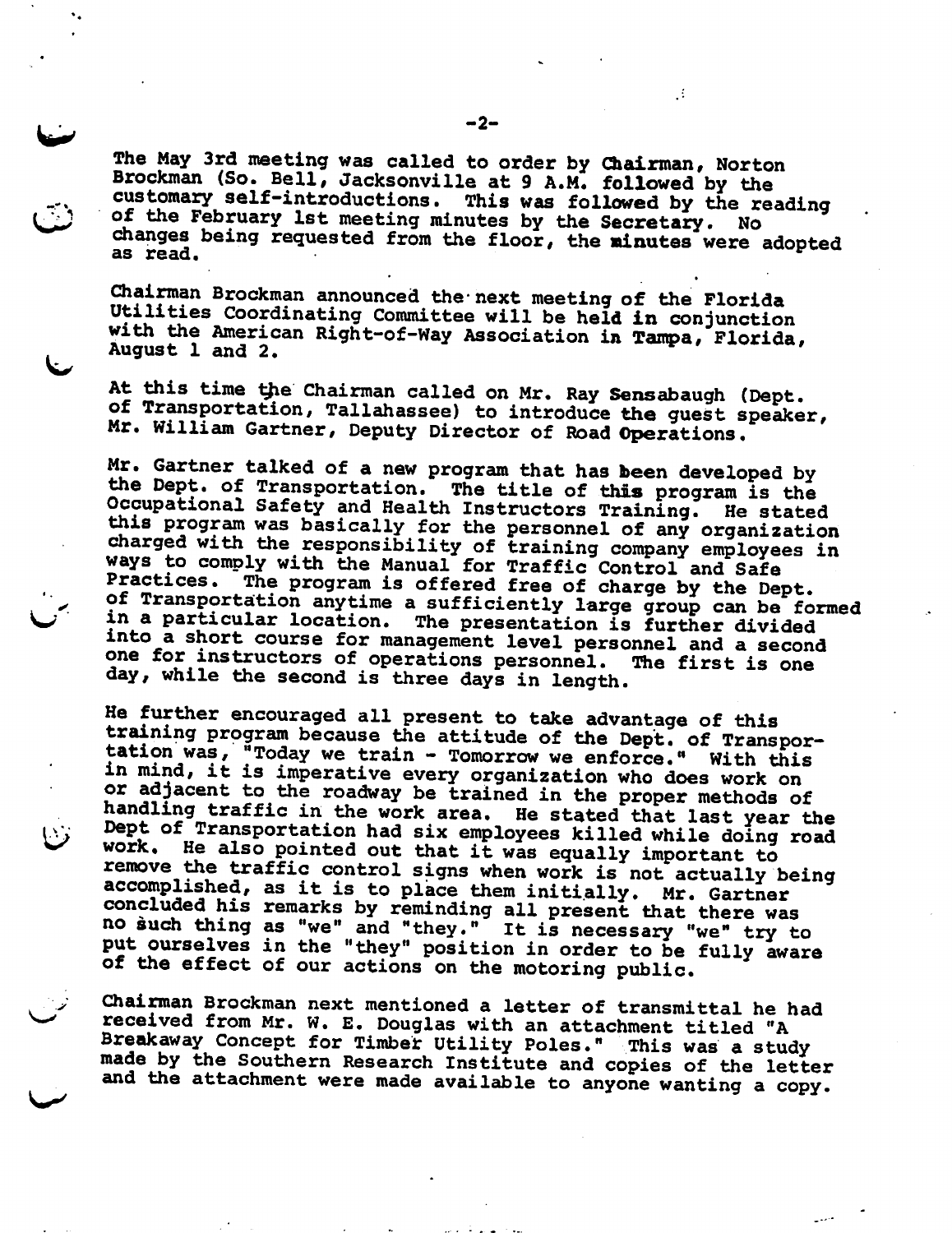Mr. Gartner made the announcement that B." G. "Bill" Morris is now the central office contact for utility organizations instead of Mr. Douglas as in the past. Anyone needing to make such a contact can get in touch with Mr. Morris at the Haden Burns Bldg. in Tallahassee, Florida, 32302, phone AC 904 - 599-6491.

Mr. Brockman asked for the reports of the various subcommittees as follows.

## Utility Facilities on Dept. of Transportation Drawings Subcommittee

Mr. Pop Edwards (A.T.&T., West Palm Beach) reporting for Mr. Ed Williams. Pop<sup>i</sup>reported the subcommittee had, due to a misunderstanding, written their letter requesting continuation of the practice of showing all utilities on Dept. of Transportation drawings direct to Secretary Revell instead of to the districts for their subsequent transmittal. However, as a result of this letter, Mr. Jay Brown, Director of Road Operations, issued Directive #0501-16-74, dated March 20, 1974, setting forth the .responsibilities and requirements for continuing the practice. This letter was read to the attendees and a copy is attached for your information in the event you were not at the meeting. With the receipt of this directive, it was felt the work of the subcommittee was complete and so it was disbanded.

### Utility Accommodations Guide Subcommittee

Mr. B, A. Kempson (Gulf Power Corp., Pensacola) stated he had nothing further to report and asked Mr. Gartner for his comments. Mr. Gartner stated he had been informed that mailout of the Guide" was complete and if anyone had not received their copy, they should contact Mr. Bill Morris immediately. Mr. Kempson thanked Mr. Gartner for the cooperation he and other members of the Dept. of Transportation had exhibited during the many negotations involving this and other subcommittees. Mr. Gartner extended his thanks to the Florida Utilities Coordinating Committee for its efforts in getting a "Guide" that was workable. Mr. Ken Brown (Tampa Electric, Tampa) asked Mr. Gartner if the "Guide" had been accepted by the Federal Highway Administration. The answer was a qualified yes. It seems the problem of flamable gas piping under a roadway has not yet been fully resolved.

#### Plant Protection Subcommittee

Mr. Paul Mundy (General Telephone, Tampa) reported the subcommittee, as such, has had no further activity since the subcommittee's report was adopted last year. Paul reported that interest was .definitely increasing in the state, although no one has a system